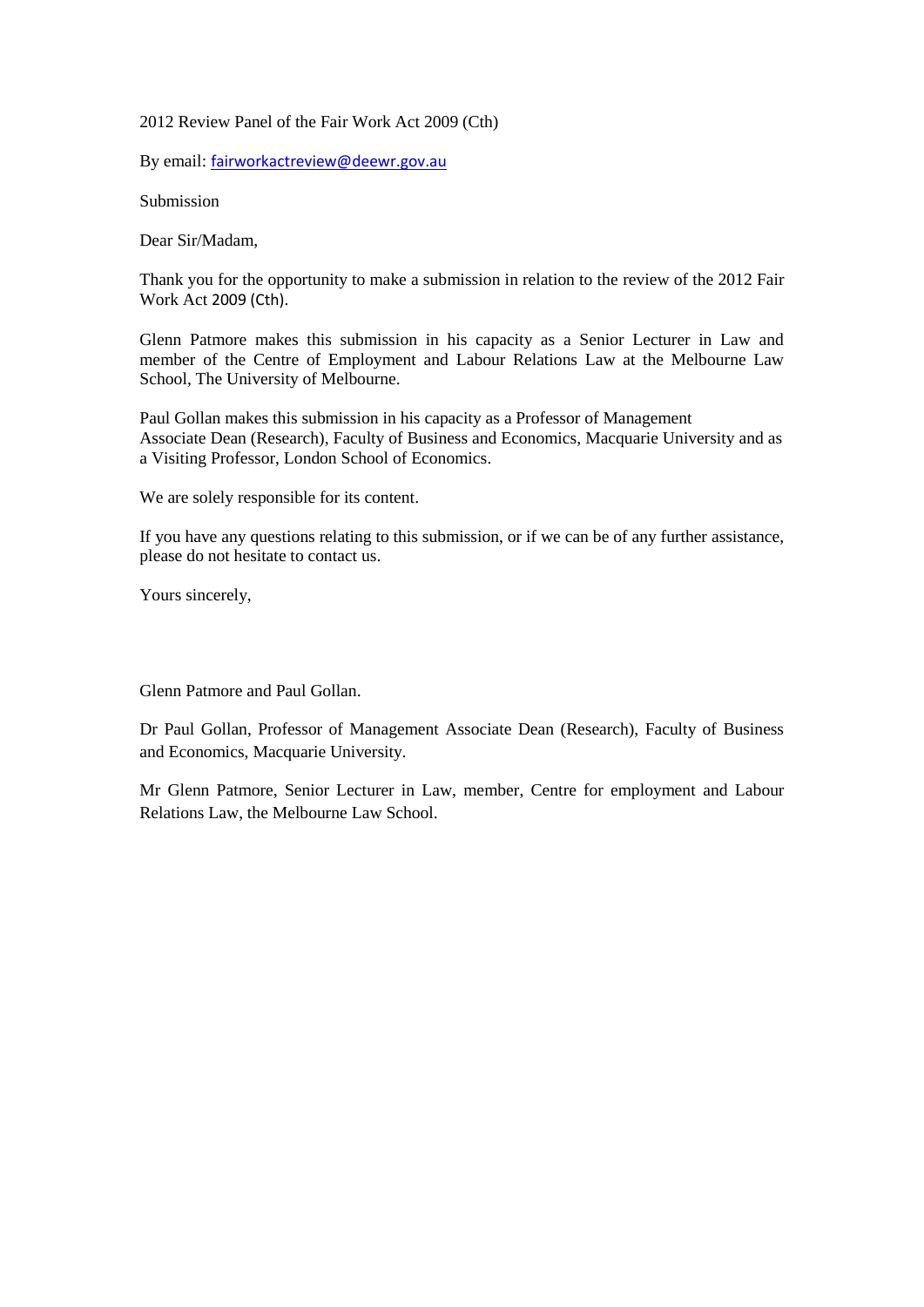## **Submission to the 2012 Review Panel on the Fair Work Act 2009 (Cth)**

This submission addresses the Fair Work Act 2009 (Cth) reinstatement of legal support for procedures over "consultation, representation and dispute settlement" as terms in employment contracts. The Act provides that a term must be included in an enterprise agreement requiring consultation of representatives about major workplace change<sup>1</sup>. If an enterprise agreement does not include a consultation term, then the model term is taken to be a condition of the agreement. The model consultation term for enterprise agreements is prescribed in the regulations, which require consultation of relevant employees and appointment of employee representatives<sup>2</sup>.

While this submission does not address one of the listed questions provided in the background paper<sup>3</sup> it does address other issues raised by the terms of reference of the Review. We note that the Review Panel "is to be an evidence based assessment of the operation of the Fair Work legislation and the extent to which its effects have been consistent with the object set out in Section 3 of the Fair Work Act."<sup>4</sup>

There is relatively little publicly available research into the procedures over "consultation, representation and dispute settlement" provided for in the *Fair Work Act 2009* (Cth) s 205 and Fair Work Regulations 2009 (Cth) Schedule 2.3.<sup>5</sup> Hence, it is difficult to assess how effective the statutory consultation requirements have been in terms of meeting the key objects of the Act. We urge the Review Panel to recommend further research into the consultation requirements provided for in the legislation and regulations.

The Review Panel has also been asked "to examine and report on areas where the evidence indicates that the operation of the Fair Work Act could be improved consistent with the objects of the legislation"<sup>6</sup>. Accordingly, we compare the consultation provision in the Fair Work Act with evidence from comparable European laws and best practice. Improvements to the model term would enhance the operation of the Act consistent with its objects.

We highlight for the Review's consideration the objects specified in Section 3 (a) and (e). Section 3 provides:

The object of this Act is to provide a balanced framework for cooperative and productive workplace relations that promotes national economic prosperity and social inclusion for all Australians by:{

- (a) providing workplace relations laws that are fair to working Australians, are flexible for
- (b) businesses, promote productivity and economic growth for Australia's future economic prosperity and take into account Australia's international labour obligations; and ...

l

<sup>1</sup> See *Fair Work Act 2009* (Cth) s 205.

<sup>2</sup> *Fair Work Regulations 2009* (Cth) Schedule 2.3.

<sup>&</sup>lt;sup>3</sup> See Fair Work Act Review, 'Fair Work Act Review Background Paper' (Background Paper, Australian Government Department of Education, Employment and Workplace Relations, January 2012) Appendix B.

<sup>4</sup> Fair Work Act Review, 'Fair Work Act Review Background Paper' 1.

<sup>&</sup>lt;sup>5</sup> See B Creighton and A Stewart, *Labour Law* (Federation Press, 5<sup>th</sup> ed, 2010) 315; Amanda Pyman, Peter Holland, Julian Teicher and Brian K. Cooper ['Industrial Relations Climate, Employee Voice and](http://onlinelibrary.wiley.com/doi/10.1111/j.1467-8543.2009.00772.x/full)  [Managerial Attitudes to Unions: An Australian Study'](http://onlinelibrary.wiley.com/doi/10.1111/j.1467-8543.2009.00772.x/full) (2010) 48(2) *British Journal of Industrial Relations* 460.

<sup>6</sup> Fair Work Act Review, 'Fair Work Act Review Background Paper' 2.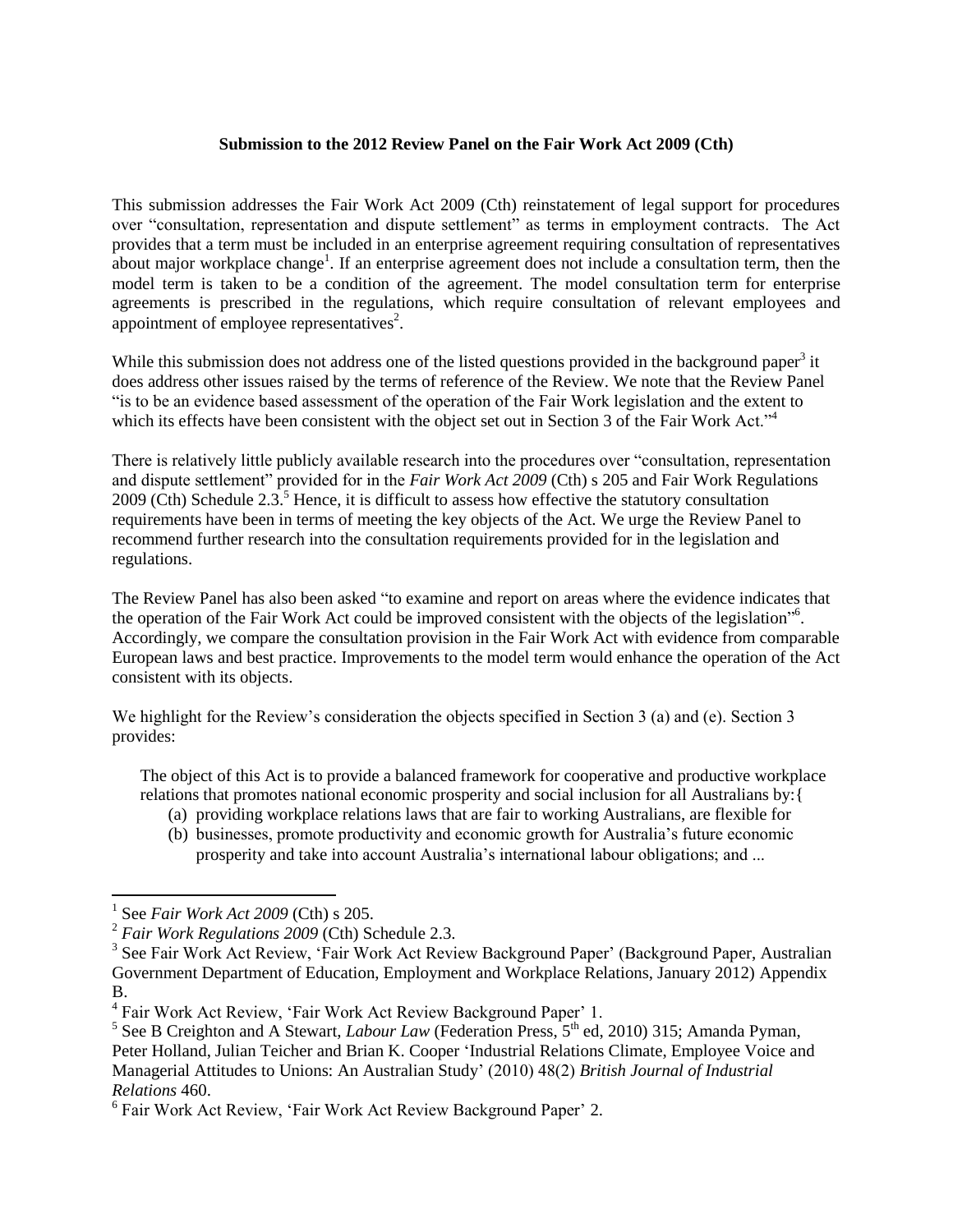(e) enabling fairness and representation at work and the prevention of discrimination by recognising the right to freedom of association and the right to be represented, protecting against unfair treatment and discrimination, providing accessible and effective procedures to resolve grievances and disputes and providing effective compliance mechanisms

The model term provides:

- a right to representation at work;
- a procedure for addressing grievances; and
- a self-regulatory compliance mechanism.

The model term could be improved if the consultation provisions better addressed other objectives of the Act, including co-operation and productivity. There are other ways in which the model term could also be enhanced.

First, the topics for consultation in the model term are far more limited than in comparable European laws. Under the model term, consultation is required where a major change is likely to have a significant effect on employees if it results in:

- (a) the termination of the employment of employees; or
- (b) major change to the composition, operation or size of the employer's workforce or to the skills required of employees; or
- (c) the elimination or diminution of job opportunities (including opportunities for promotion or tenure); or
- (d) the alteration of hours of work; or
- (e) the need to retrain employees; or
- (f) the need to relocate employees to another workplace; or the restructuring of jobs.<sup>7</sup>

Professors Creighton and Stewart note that the term: "is similar (in the extent of information provision and consultation it requires and the range of issues in respect of which these processes are to occur) to the consultation clauses that were commonly inserted in awards and collective agreements following the Termination, Change and Redundancy Case in 1984<sup>78</sup>. Since the mid-1980s, the European Union has developed new directives requiring all member states to adopt information and consultation procedures that extend beyond those provided for in the model term. For instance, the European Union Directive requiring the establishment of employee information and consultation procedures in undertakings in each of the member States<sup>9</sup> provides a more general list of topics to be discussed by employers and employees. These include:

- $\bullet$  the future development of the enterprise's activities and its economic situation<sup>10</sup>;
- employment, particularly where there is a threat to employment within the business<sup>11</sup>; and,
- issues likely to lead to substantial changes in work organisation or contractual relations, especially issues directly affecting job security such as collective redundancies and business transfers<sup> $12$ </sup>.

Thus, the topics to be discussed include firm performance, continuance of employment and job security. Most importantly, discussion of the economic situation of the firm would include consultation over

 $\overline{a}$ 

<sup>7</sup> *Fair Work Regulations 2009* (Cth) Schedule 2.3 (9).

<sup>&</sup>lt;sup>8</sup> B Creighton and A Stewart, *Labour Law* (Federation Press, 5<sup>th</sup> ed, 2010) 315.

<sup>9</sup> Council Directive 2002/14/EC, 2002 O J (L 080): ('ICED, 2002').

<sup>&</sup>lt;sup>10</sup> ICED 2002: art  $4(2)(a)$ .

<sup>&</sup>lt;sup>11</sup> ICED 2002: art  $4(2)(b)$ .

<sup>&</sup>lt;sup>12</sup> ICED 2002: art 4(2)(c).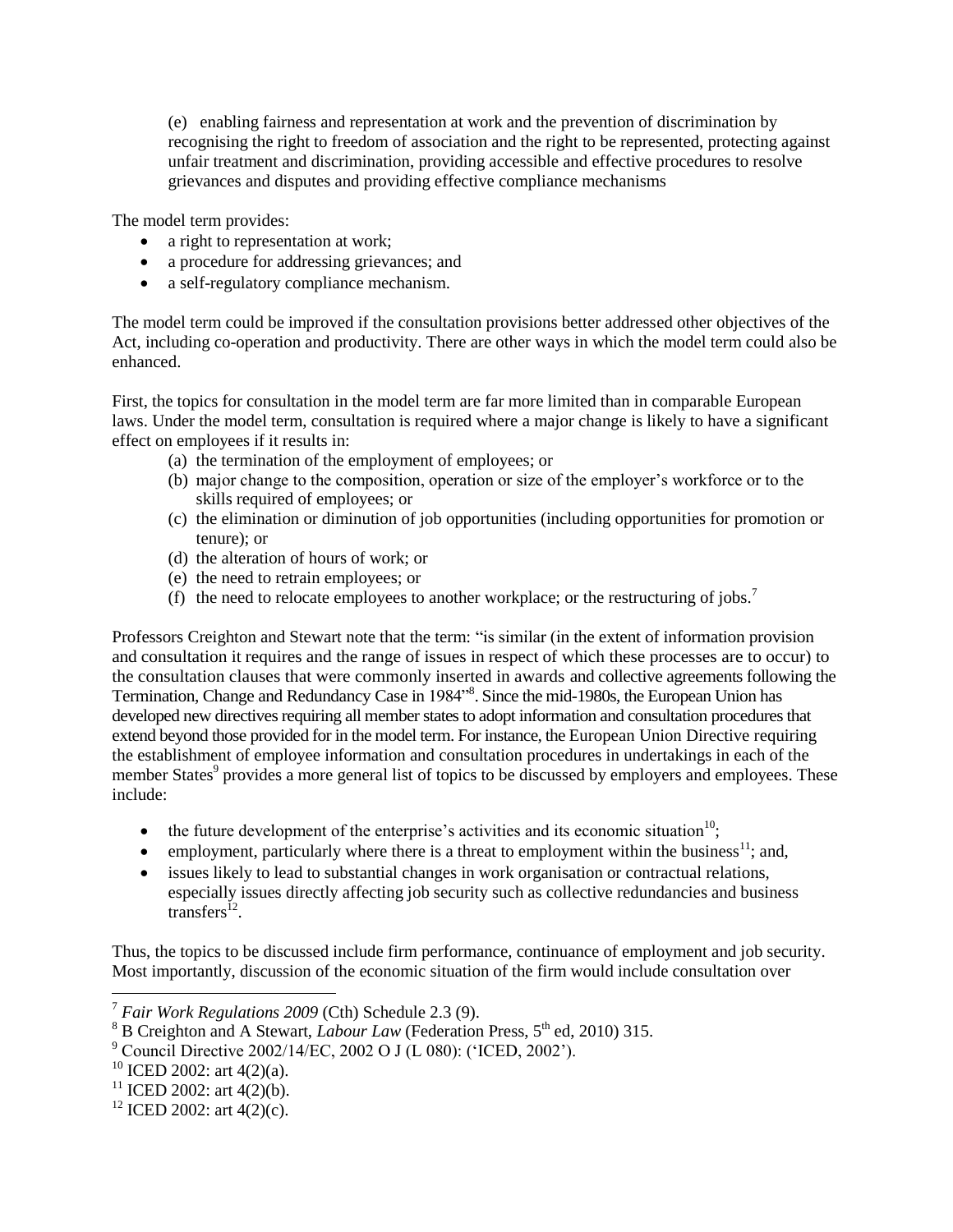productivity. The topics discussed by Works Councils in the Netherlands and Germany are also far more extensive than in the model term.<sup>13</sup>

Turning from the topics of consultation to the form of consultation required by the model term, the term specifies that it must allow for the employee to be represented during the consultation  $14$  and the Explanatory Memorandum<sup>15</sup> notes that the representative could be an 'elected employee or a representative from an employee organisation<sup>'16</sup>. However, the model term provides no mechanism for election of representatives.

The model term requires the employer to consult employees or their representatives, but provides no structure for ongoing consultation. For instance, there is no reference to a committee structure, such as those provided for by the European Works Councils Directive<sup>17</sup> and the Works Councils legislation in Germany and the Netherlands.

The model term does not provide an effective model for information and consultation procedures for a developed 21st century economy. Improved consultation mechanisms are required to address skills development to provide greater employability; and to address global competitive pressures faced by Australian businesses to enhance productivity and flexibility. It is notable that enhancement of employability, job security and competitiveness underpin the policies of EU directives regarding informing and consulting employees $18$ .

Thus, effective implementation of a consultation procedure may not only enhance job security, but also employability, flexibility and productivity. We also note from Europe that there is very considerable evidence that joint consultation and/or works councils enhance productivity outcomes<sup>19</sup>.

Finally, there has been considerable scholarly research and government reports chronicling the need and the benefits of an effective information and consultation procedure for Australian employees.<sup>20</sup> We would

 $\overline{a}$ 

 $^{18}$  Key aims mentioned in the preamble of the ICED 2002 are: to promote social dialogue between management and labour; to strengthen dialogue and promote mutual trust within undertakings; to increase employee availability to undertake measures and activities to increase their employability, promote employee involvement in the operation of the future of the undertaking and increase its competitiveness.

<sup>19</sup> See for example, A. Wilkinson, P.J Gollan, M. Marchington, and D. Lewin, 'Conceptualizing Employee Participation in Organizations' in A. Wilkinson, P.J. Gollan, M. Marchington, and D. Lewin (eds.) *The Oxford Handbook of Participation in Organisations* (Oxford University Press, 2010) 3-25; S. Wood, 'High Involvement Management and Performance' in A. Wilkinson, P.J. Gollan, M. Marchington, and D. Lewin (eds.) *The Oxford Handbook of Participation in Organisations*, (Oxford University Press, 2010) 407-425.

<sup>&</sup>lt;sup>13</sup> See Works Councils Act (WCA) (*Wet op de Ondernemingsraden*), the Netherlands;

Betriebsverfassungsgesetz 1972, Works Constitution Act, Germany.

<sup>14</sup> *Fair Work Act 2009* (Cth) s 205(1)

<sup>&</sup>lt;sup>15</sup> Explanatory Memorandum, *Fair Work Bill 2009* (Cth) [876]

<sup>16</sup> Explanatory Memorandum, *Fair Work Bill 2009* (Cth) [876]

<sup>&</sup>lt;sup>17</sup> European Parliament and Council (EWC)(1994) 'European Works Council', Council Directive 94/45, 1994 OJ (L 254); European Parliament and Council (EWC) (1997) 'European Works Council', Council Directive 97/74, 1998 OJ (L 010); The Transnational Information and Consultation of Employees Regulations (1999) UK Statutory Instrument 1999, 3323.

<sup>&</sup>lt;sup>20</sup> See for example, P J Gollan and G Patmore 'Transporting the European Social Partnership Model to Australia' (2006) 48 *The Journal of Industrial Relations* 217, 217 - 256; P J Gollan, G Patmore (eds), *Partnership at Work: The Challenge of Employee Democracy: Labor Essays* (Pluto Press Australia,